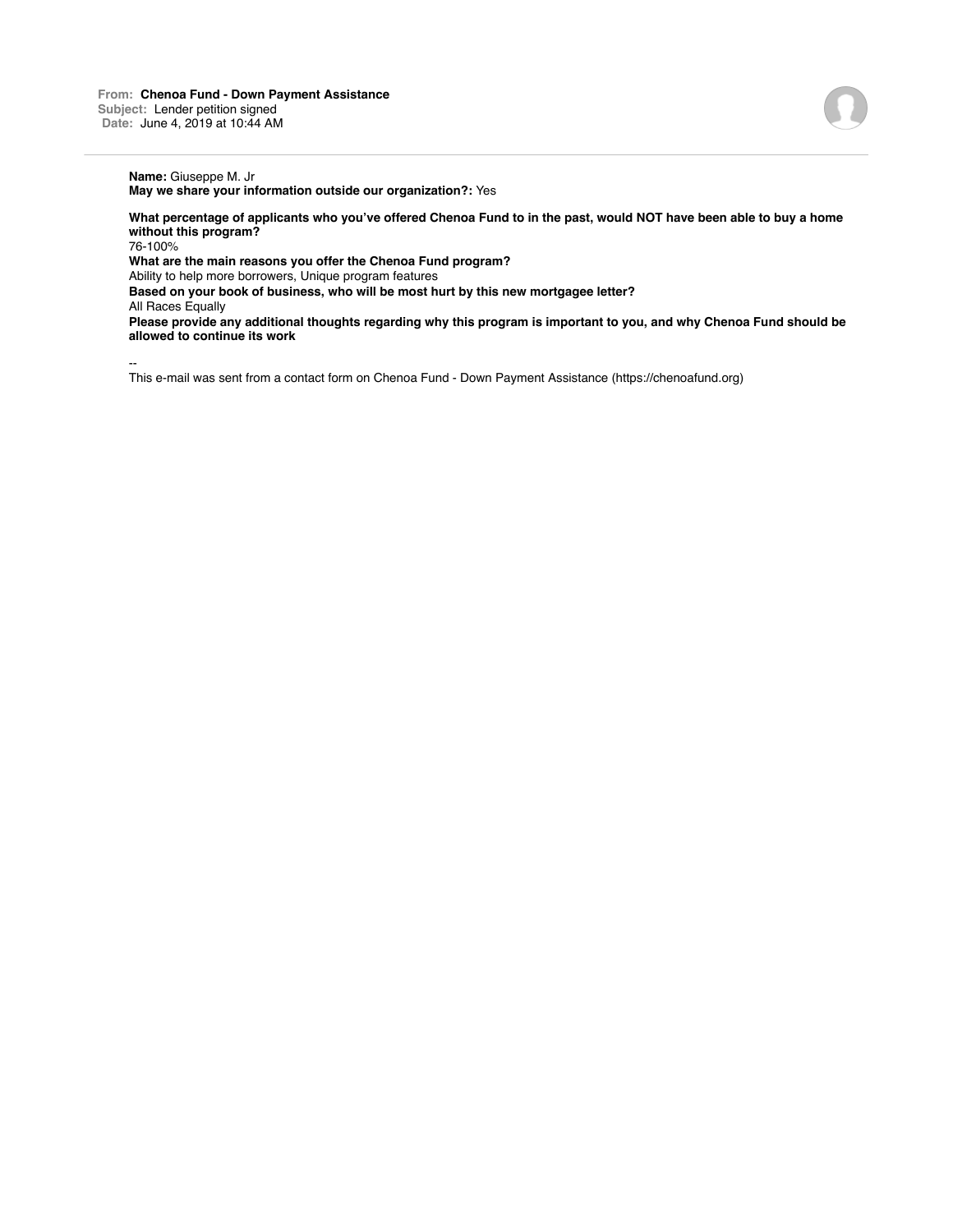**What percentage of applicants who you've offered Chenoa Fund to in the past, would NOT have been able to buy a home without this program?**

76-100% **What are the main reasons you offer the Chenoa Fund program?** Ability to help more borrowers **Based on your book of business, who will be most hurt by this new mortgagee letter?** All Races Equally **Please provide any additional thoughts regarding why this program is important to you, and why Chenoa Fund should be allowed to continue its work** Chenoa provides the ability for a first time homebuyer to maximize the savings they set aside for homeownership. When you purchase a home for the first time people need to understand paying closing costs and deposits are just the beginning when it comes to home expenses. Going into purchasing a home cash poor is setting up first time homebuyers for failure. Chenoa give them the ability of have funds in reserves for the unforeseen expenses that come with homeownership.

### **Name:** Giuseppe M

## **May we share your information outside our organization?:** Yes

--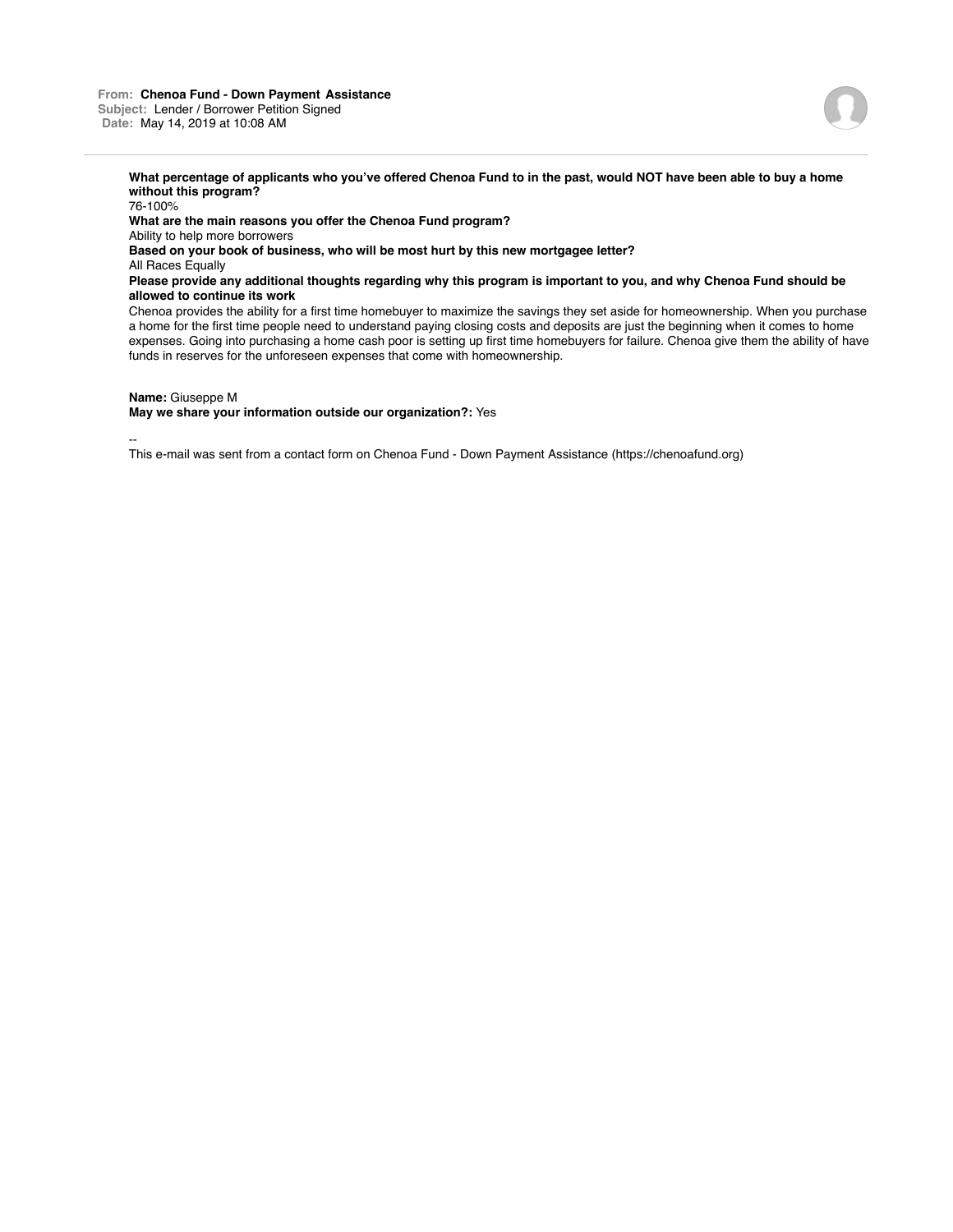**From: Chenoa Fund - Down Payment Assistance Subject:** Lender petition signed **Date:** May 17, 2019 at 12:56 PM



**What percentage of applicants who you've offered Chenoa Fund to in the past, would NOT have been able to buy a home without this program?**

76-100% **What are the main reasons you offer the Chenoa Fund program?** Ability to help more borrowers, Unique program features **Based on your book of business, who will be most hurt by this new mortgagee letter?** Minorities **Please provide any additional thoughts regarding why this program is important to you, and why Chenoa Fund should be allowed to continue its work**

**Name:** Prav M

**May we share your information outside our organization?:** Yes

--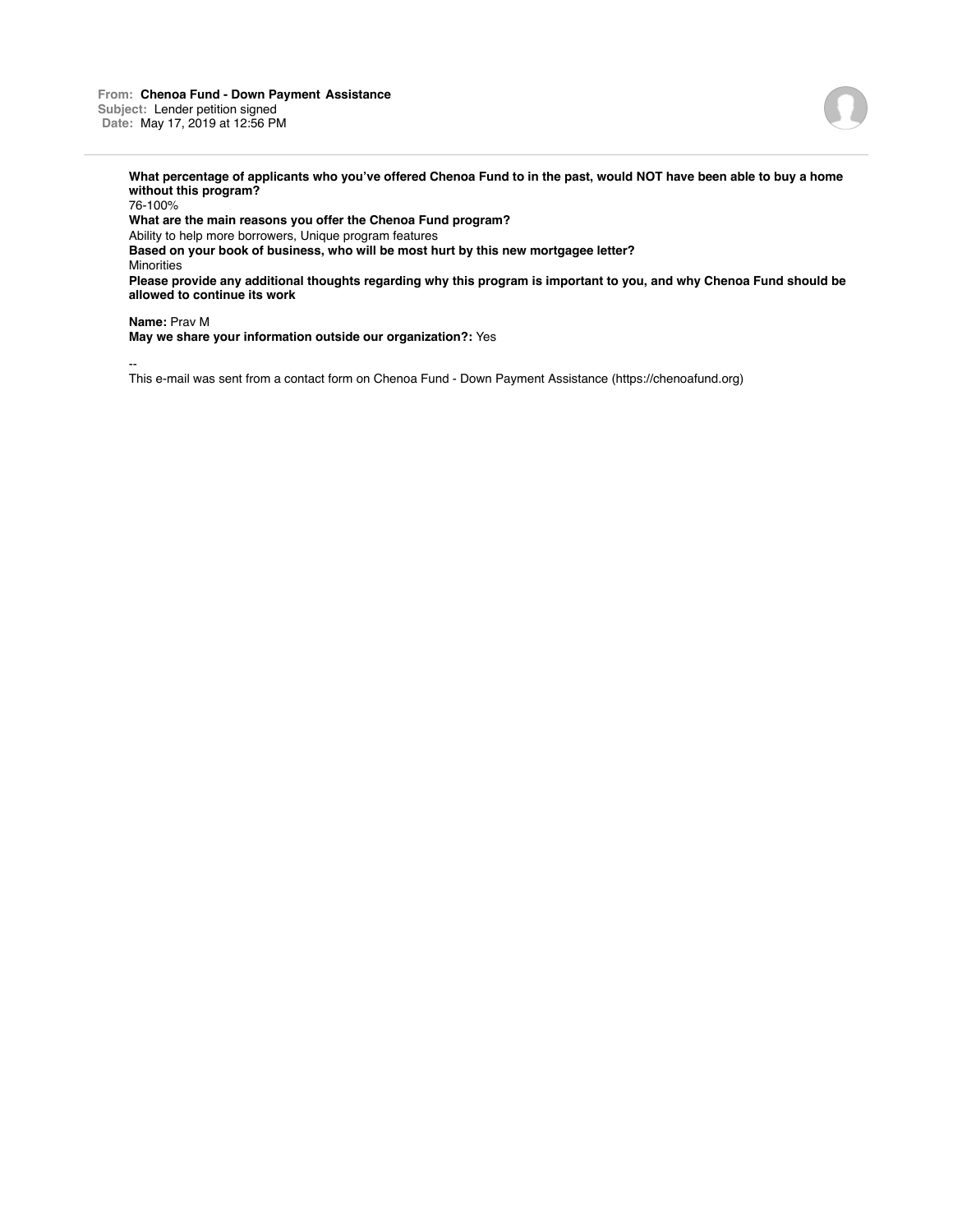### **Name:** matthew

**May we share your information outside our organization?:** Yes

**What percentage of applicants who you've offered Chenoa Fund to in the past, would NOT have been able to buy a home without this program?** 76-100%

**What are the main reasons you offer the Chenoa Fund program?**

Ability to help more borrowers

**Based on your book of business, who will be most hurt by this new mortgagee letter?**

All Races Equally

**Please provide any additional thoughts regarding why this program is important to you, and why Chenoa Fund should be allowed to continue its work**

this product is critical in order to maximize what we are able to do for clients that otherwise could not purchase a home

--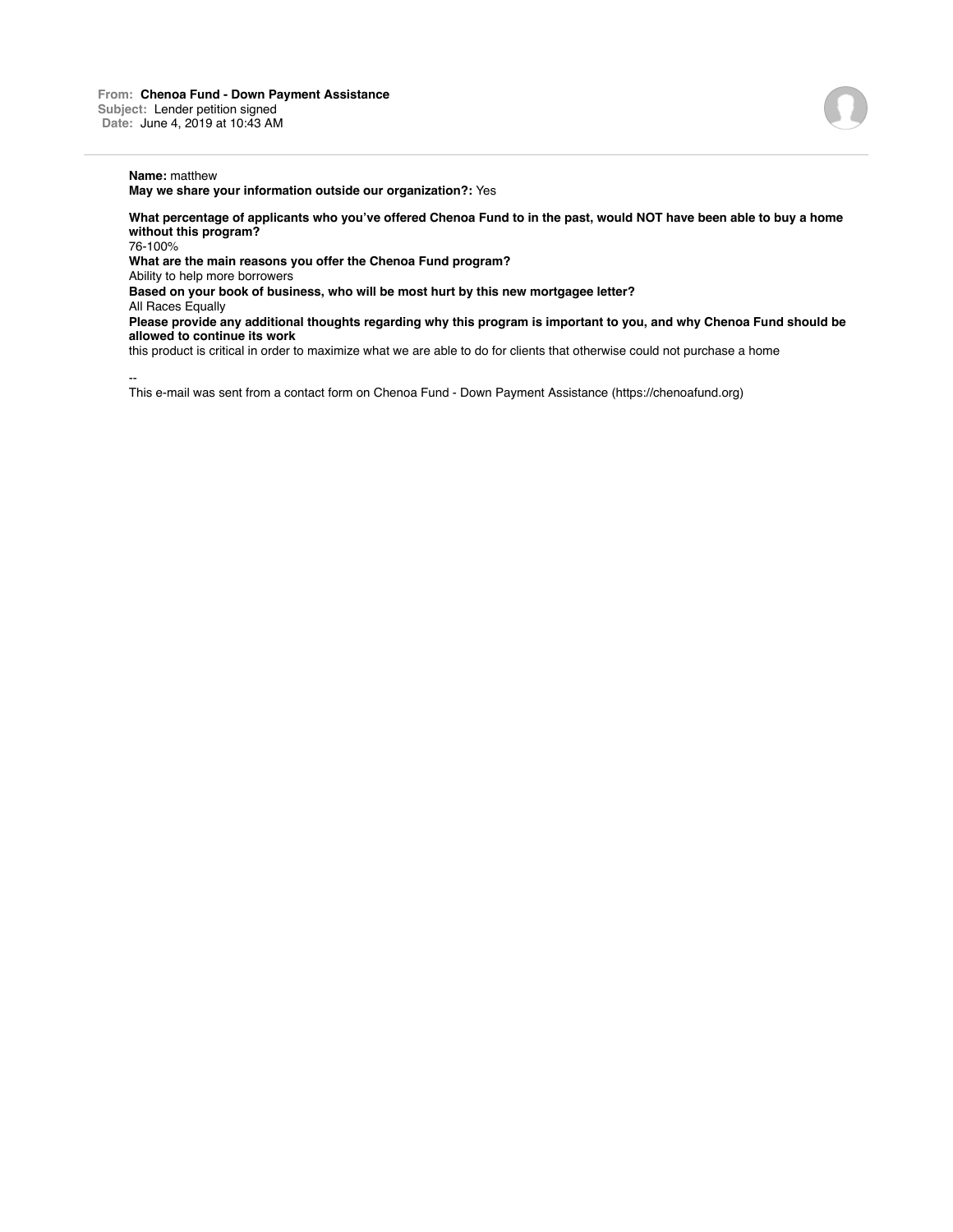# **Name:** Mike A.

**May we share your information outside our organization?:** Yes

**What percentage of applicants who you've offered Chenoa Fund to in the past, would NOT have been able to buy a home without this program?**

76-100%

**What are the main reasons you offer the Chenoa Fund program?**

Ability to help more borrowers

**Based on your book of business, who will be most hurt by this new mortgagee letter?**

All Races Equally

**Please provide any additional thoughts regarding why this program is important to you, and why Chenoa Fund should be allowed to continue its work**

--